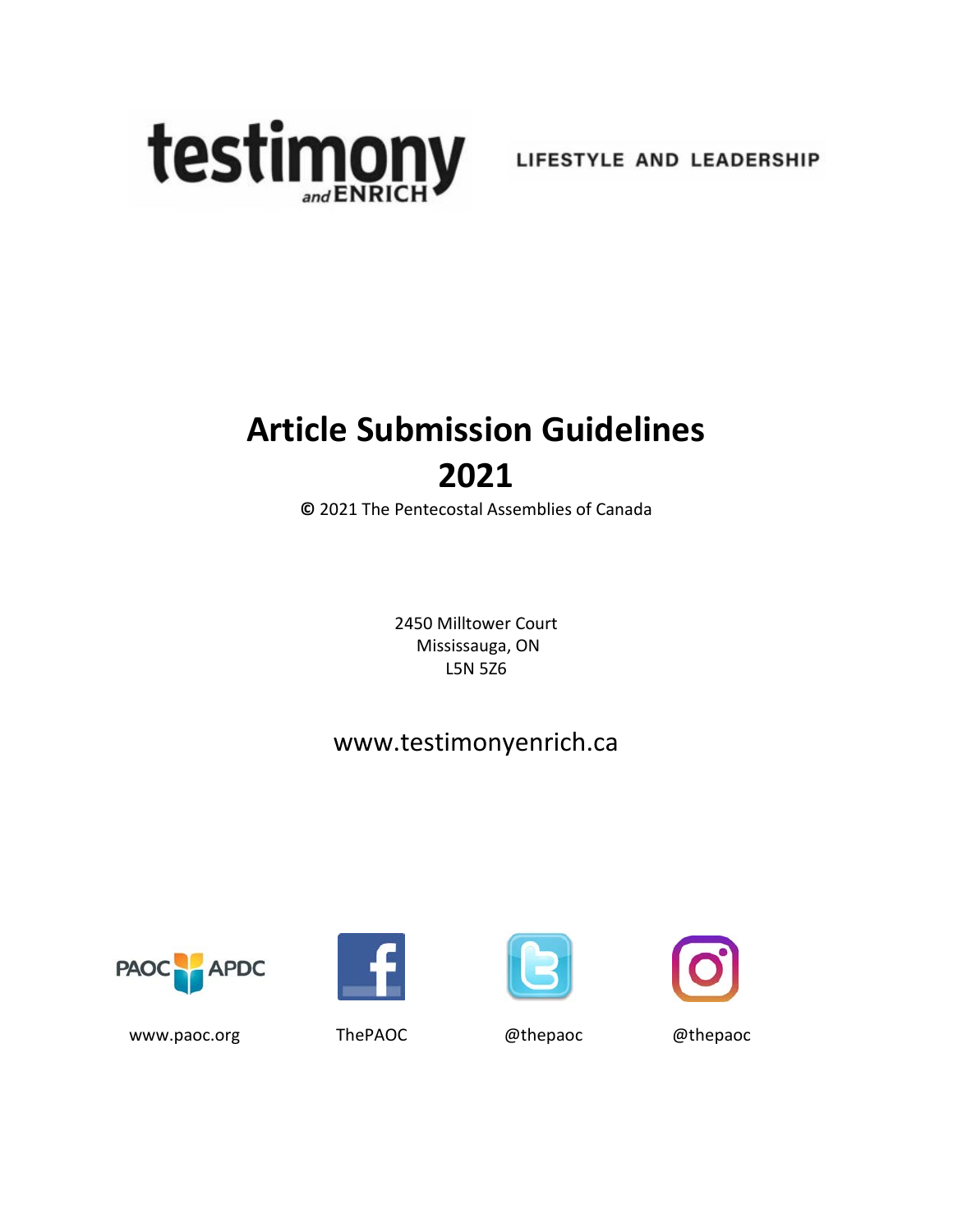

### *testimony/Enrich* **Article Submission Policy**

Thank you for your interest in writing an article for *testimony/Enrich*! We're really looking forward to hearing from you. But first, we request that a query letter/e-mail be submitted, in which you outline the topic that you would like to write about, the overall thesis, and a brief summary of your article.

In this query letter/e-mail, it is important to include a working title for your article and the approximate word count. Please note that there is no guarantee of publication, but be assured that all queries we receive are reviewed on an individual basis. Unsolicited manuscripts are generally not accepted or returned.

Once we review your query, you'll receive a follow-up e-mail on the final editorial decision and whether we want more information so that we can publish the article. If we contact you to confirm interest in a full article submission, you can look on pages 2, 3 and 4 of this document for some guidelines on how the article should appear. The required word length is 800 to 1,000 words for *testimony* articles, and 1,200 to 1,500 words for *Enrich* articles, which may be shortened at the editor's discretion. (Preference is given to PAOC credential holders for *Enrich*  articles.)

With regards to *testimony* articles, once we receive your full manuscript, we may ask for references from your church to ensure that you are in good standing. We may also follow up with you to clarify certain details within the submitted content. Along with your article, we welcome additional information, resources or tips that could be used in a sidebar. The appearance of this information along with your published article is edited/revised at the editor's discretion.

We are pleased to pay an honorarium to all published writers, and we provide two copies of the issue that includes your article. If the address provided in your manuscript is different from the one to which your honorarium or complimentary magazine should be mailed, please be sure to state the alternate/preferred address clearly.

### **Here's an important note: if a story or article is published in** *testimony/Enrich***, it may be posted electronically on other Christian publications' websites. Approval for online posting will be granted directly from our office, and may be done without direct writers' consent.**

If you'd like to, you may send relevant pictures in jpeg format. Pictures should be high resolution (at least 300 dpi). When possible, include captions (details) to accompany each picture.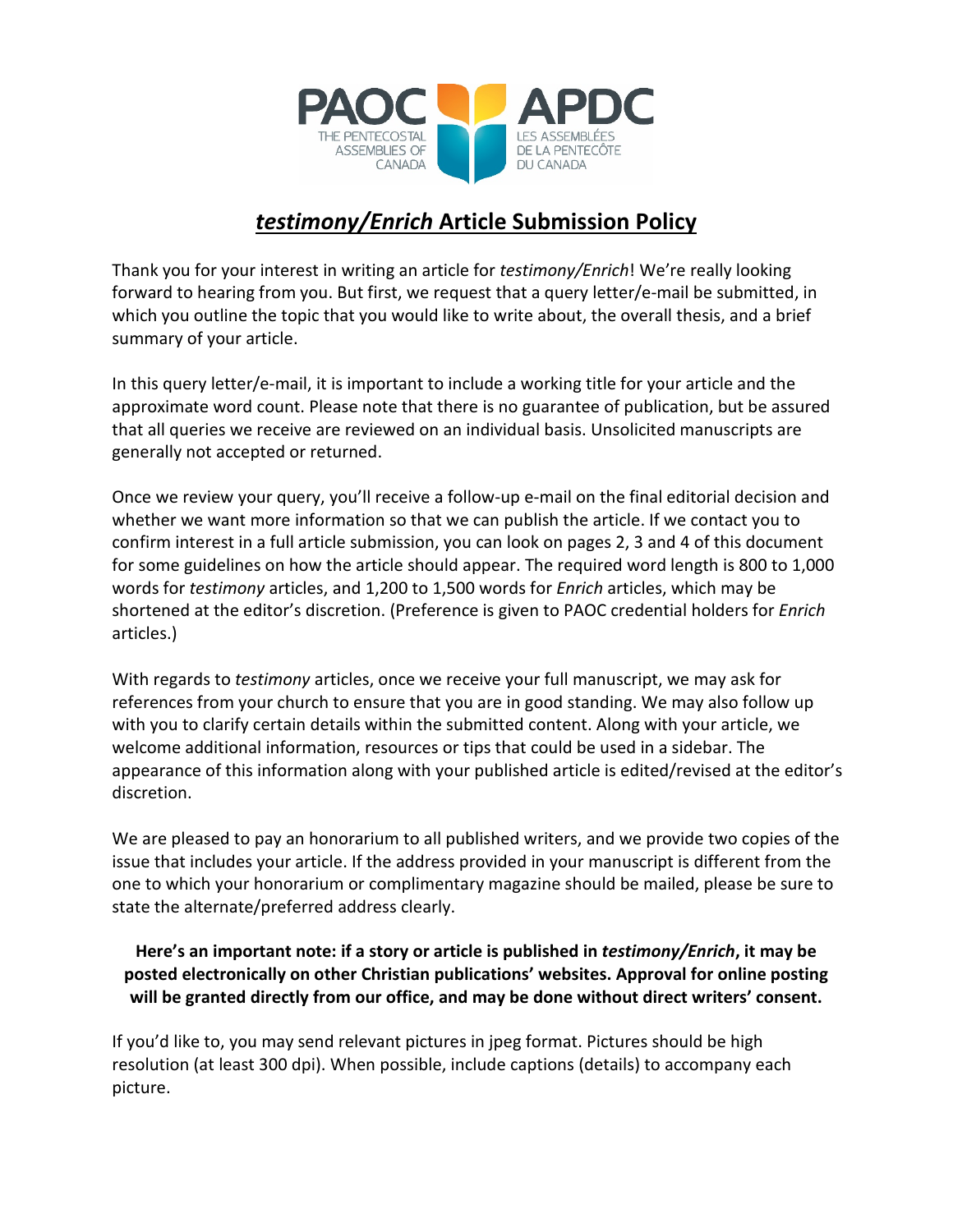Thanks again for your interest in writing for *testimony/Enrich*! We look forward to receiving your query letter/e-mail at [testimony@paoc.org.](mailto:testimony@paoc.org)

### **Manuscript Format:**

John Doe 123 Stone Street Anywhere, ON M6G 4R5 (123) 456-7890 | email@email.com About \_\_\_\_\_\_\_words © 2021 J. Doe First rights only

#### Article Title by J. Doe

Microsoft Word document. Please double-space text from this point on.

Use Times New Roman 12 pt. font for text.

Include page numbering, beginning on page 2.

End your article with a 20- or 25-word biography. (e.g. John Doe lives with his wife and three

children in Anywhere, ON. They attend Anywhere Church where he is involved in various

ministries.)

Please do not use roman numerals for footnotes. Please also avoid the use of endnotes. Text

for each footnote should appear on the page where the original reference appears.

#### Below the last line of text on the last page, include the following as shown below: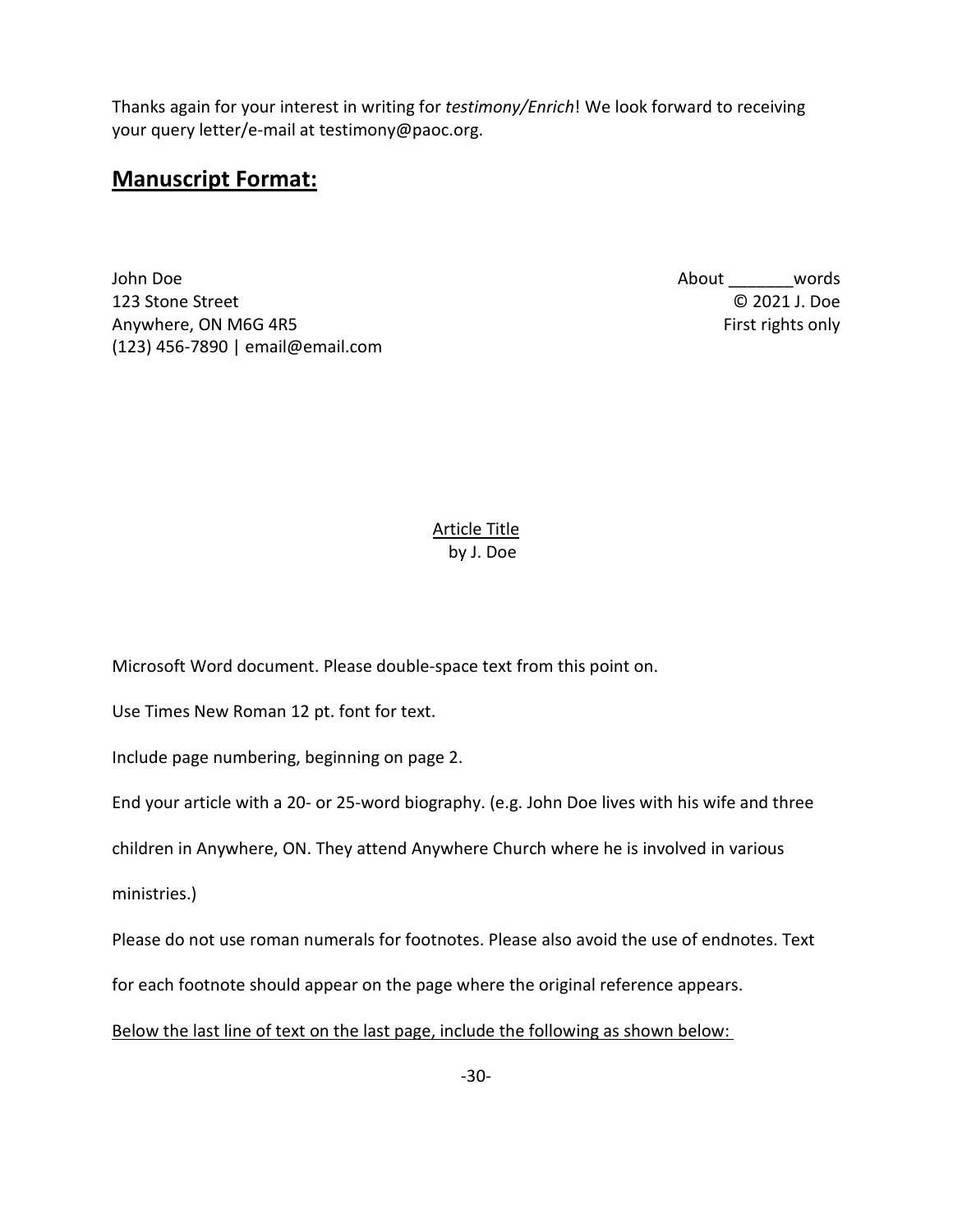### **2021 Submission Deadlines**

| <b>Magazine Issue</b>          | <b>Submission Deadline</b> |
|--------------------------------|----------------------------|
| January/February/March 2021    | October 15-18, 2020        |
| April/May/June 2021            | January 15-20, 2021        |
| July/August/September 2021     | April 15-20, 2021          |
| October/November/December 2021 | July 15-20, 2021           |
| January/February/March 2022    | October 15-20, 2021        |

### **Additional Guidelines**

In details of punctuation, capitalization and preferred usage, the Canadian Press Manual *Caps and Spelling* and *Style Book* serves as the standard.

Should an article contain quotations from a previously published work, it is the responsibility of the writer to secure the necessary permissions and to **cite original sources correctly**. Please indicate when a publisher has given specific directions with regards to crediting a work.

No simultaneous submissions are accepted. We do accept reprints from non-overlapping publications.

### **FOOTNOTES AND CITATIONS**

Our major publications adhere to the Chicago Style of formatting, so you can reference citation instructions at the following website:

[http://www.chicagomanualofstyle.org/tools\\_citationguide.html.](http://www.chicagomanualofstyle.org/tools_citationguide.html) List **all** sources that you mention in the body of your work, including statistics and data. Name the publication, author, title, and date published.

Please use superscripted digits (1, 2, 3, 4) not Roman numerals (i, ii, iii, iv), for numbering footnotes in the body of the text. When using the Chicago style, the corresponding numbers in the footer are usually placed at base of the line (not raised) with a period immediately following it.

Basic citation format examples:

#### **Magazine**

1. Tony Medina, "Tell Us About It," *Personal Reflections Magazine,* May 1996, 4.

#### **Book**

1. Dallas Willard and Gary Black Jr., *The Divine Conspiracy Continued: Fulfilling God's Kingdom on Earth* (New York, NY: HarperCollins, 2014), 5.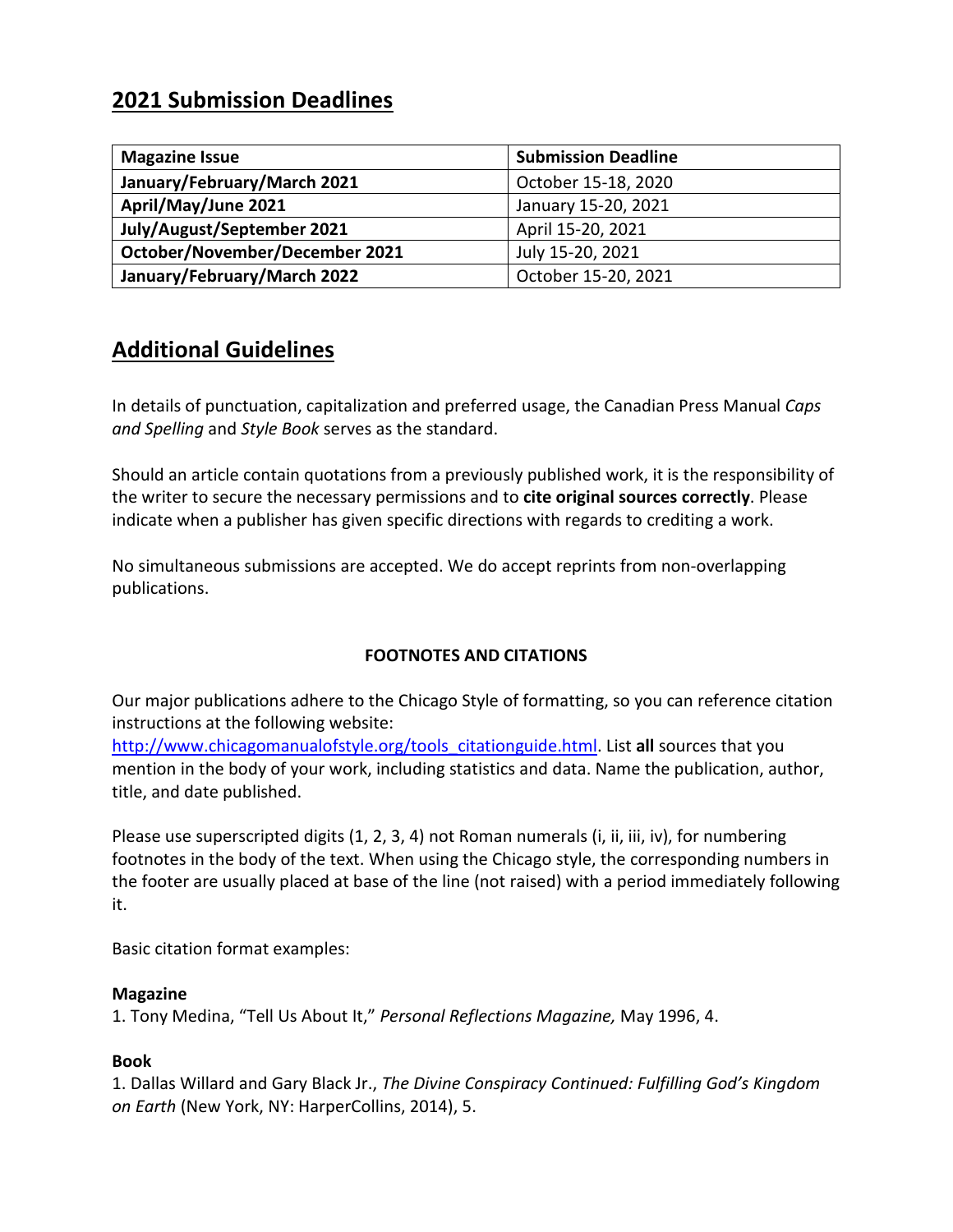**Website** (Title of website. "Title of page." Date you viewed it. URL.) Families Today. "The Impact of Media." Accessed February 12, 2016. <http://www.familiestoday/impactofmedia> (Note: fictional URL)

### **Scripture**

"For God so loved the world that he gave his one and only Son, that whoever believes in him shall not perish but have eternal life" (John 3:16, NIV).

### **Note: Specific Bible translations used must be provided … a copyright infringement could be cited otherwise.**

### **Writing Tips**

We recommend you observe the "20 Rules for Good Writing" published by the Writer's Digest School.

- 1. Prefer the plain word to the fancy.
- 2. Prefer the familiar word to the unfamiliar.
- 3. Prefer the Saxon word to the Romance (e.g. "Despite the unfavourable climatic conditions…" can be written as "Bad as the weather has been…").
- 4. Prefer nouns and verbs to adjectives and adverbs.
- 5. Prefer picture nouns and action verbs.
- 6. Never use a long word when a short one will do.
- 7. Master the simple declarative sentence.
- 8. Prefer the simple sentence to the complicated.
- 9. Vary your sentence length.
- 10. Put the words you want to emphasize at the beginning of your sentence.
- 11. Use the active voice.
- 12. Put statements in a positive form.
- 13. Use short paragraphs.